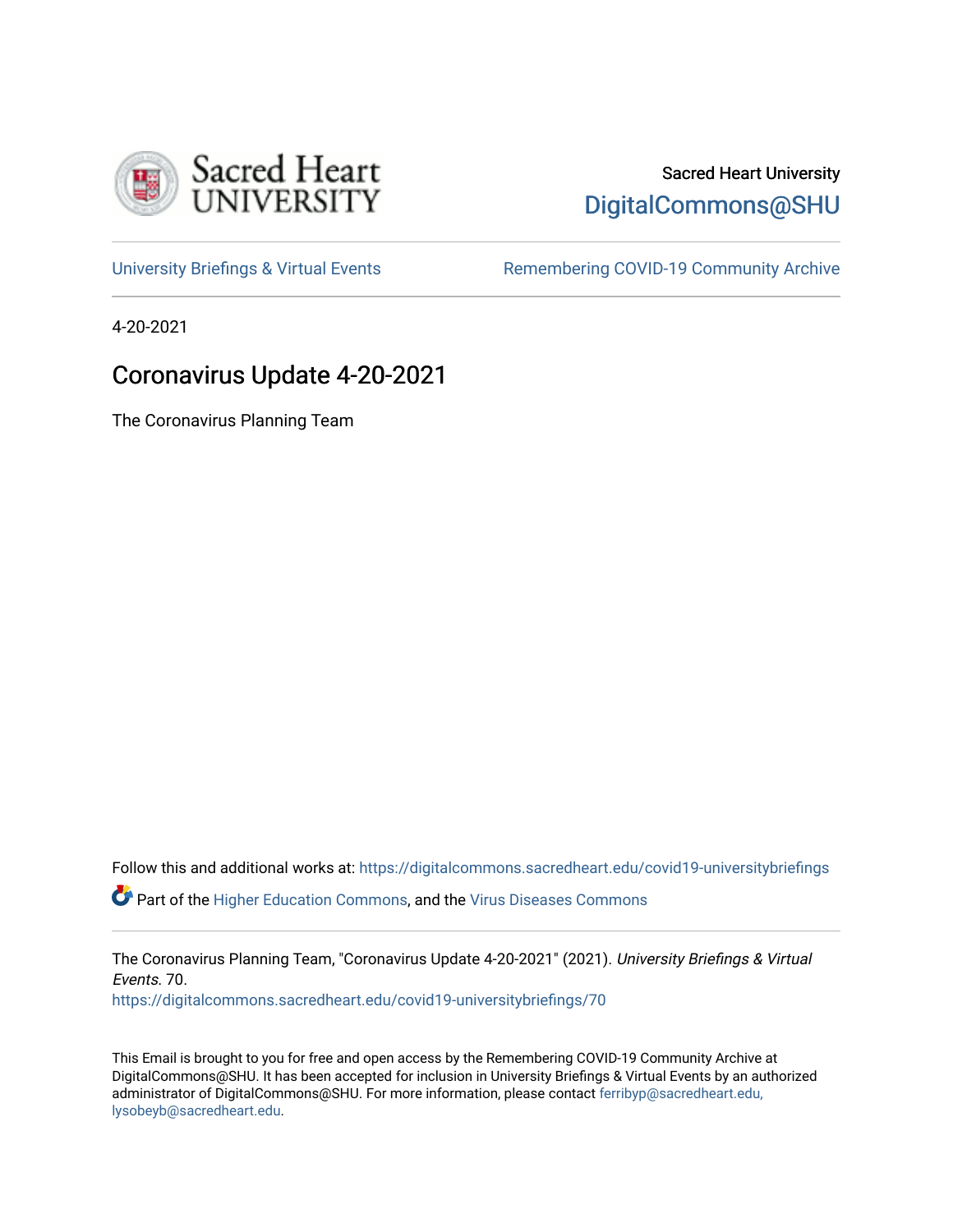## **Coronavirus Update 4-20-2021**

Coronavirus Planning Contact Us <coronavirusplanningcontactus@sacredheart.edu> Tue 4/20/2021 4:50 PM

Dear members of the Sacred Heart University community,

**We are pleased to share that we are now opening our dedicated vaccine clinics on Thursday and Sunday to all students, including graduate students, and to faculty and staff.** These Pfizer clinics give you the opportunity to conveniently be vaccinated where you attend classes or work. With transportation from Park Avenue to the West Campus clinics running continually while the clinics are in session, we encourage you to SIGN UP [NOW.](https://mychartplus.org/mychart/Authentication/Login?)

**As a reminder, students in programs that require outside placements—clinicals, student teaching, external placements etc.—will need to be vaccinated if our external partners require it as a condition to be onsite at their location. Students should plan accordingly in advance to ensure they are able to progress in their academic programs.**

We continue to be extremely grateful to our partners—Hartford HealthCare and St. Vincent's Medical Center—for so generously opening the clinic for these additional days, so our community can be vaccinated. These clinics will take place:

- **Thursday, April 22, from 10 a.m. to 8 p.m. (first dose)** o **Thursday, May 13, from 10 a.m. to 8 p.m. (second dose)**
- **Sunday, April 25, from 9 a.m. to 7 p.m. (first dose)**
	- o **Sunday, May 16, from 9 a.m. to 7 p.m. (second dose)**

You will need to make an appointment and will need a Hartford HealthCare MyChartPLUS account to participate in these clinics.

### **Setting up a MyChartPLUS Account**

- Instructions for [MyChartPLUS](https://hartfordhealthcare.org/file%20library/health%20and%20community/pdfs/mychart-self-signup-and-direct-scheduling-instructions.pdf) activation can be found online
- Please note, if you have an active MyChart account through Yale New Haven, you will need to create an additional MyChartPLUS account for Hartford HealthCare to make appointments for these dedicated clinics. The special **Event ID** (see below) will only work in Hartford HealthCare's MyChartPLUS system

#### **Booking an Appointment**

You will need to book an appointment online using MYChartPLUS to receive the vaccine:

- Link to [MyChartPLUS](https://mychartplus.org/mychart/Authentication/Login?) to schedule your appointment
- Click "*Make an Appointment*" and select "*COVID Vaccine*"
- Answer the questions displayed on the screen. One of the questions will be: "*Have you been provided with an event ID for vaccination at a specific clinic site?*" Please respond yes to this question and continue entering the questions as displayed